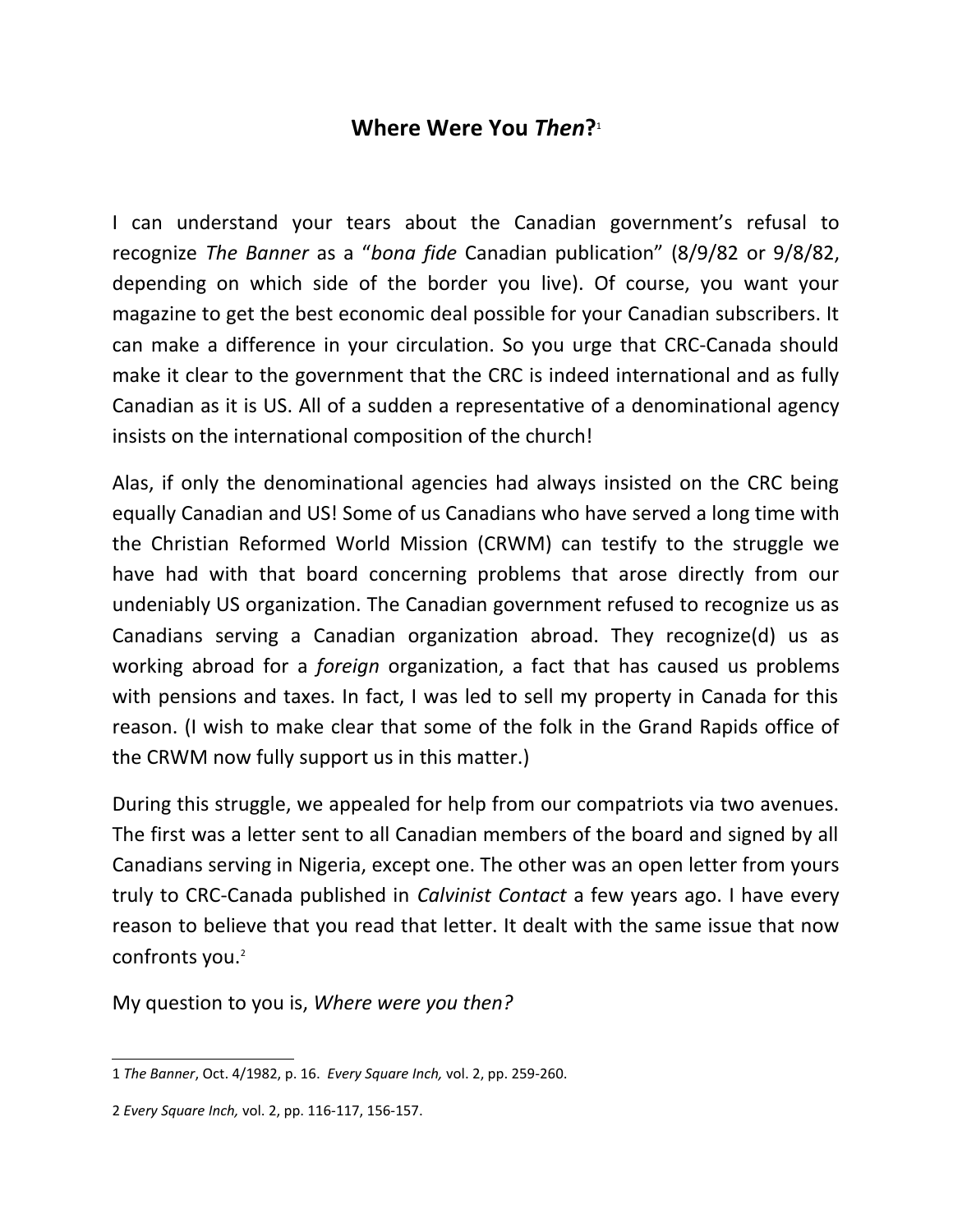I have been assured by a member of the Council of Christian Reformed Churches in Canada that the Council would deal with all these issues. We missionaries should not worry; the home front will help us out. So far, I have noticed little help. In fact, one member of the office staff in Grand Rapids expressed his irritation at the nonchalant attitude of *Canadians* on this score.

At that time no one at home seemed worried about the problem we faced. It seemed to involve only a few individual missionaries. In that open letter, Canadians were warned that under present arrangements, the CRC will never become an indigenous Canadian church and neither will it ever be recognized as such, but no one listened when such warnings were sounded – until now that you yourself are faced with the same problem and have begun to feel the pinch of truth. However, if we Canadians had all the while been working towards becoming a truly indigenous Canadian church that does not have all or most of its money flow to the USA, the Canadian government would not now doubt your claim to be a Canadian magazine.

As to *The Banner*, your cover shouts out its US nature by the way you indicate the date of issue. You know that when US citizens write 8/9/82, as you do on the cover, Canadians, Europeans, Nigerians, and so on, would write 9/8/82. How can you expect the Canadian government to believe that yours is a Canadian magazine when you fail even to adjust the date on the cover to a mutually acceptable way of indicating dates?

I must confess to being glad you are facing this problem. Perhaps some good will come out of it, now that you are also bringing it to the attention of the denomination. However, the basic solution does not lie in Canadians reminding their government that the CRC is also Canadian. *It lies in becoming a Canadian church, also in our denominational structures and financial operations.* The government should be able to *see* that we are a Canadian church without further explanation. And the reason we ought to move in that direction is not first of all to solve the problems of missionaries and *Banner*s, but for the sake of Christ's mission through the CRC in Canada. I am *not* suggesting a severance of CRC-Canada and CRC-USA, but we do need a restructuring of our relationships so that